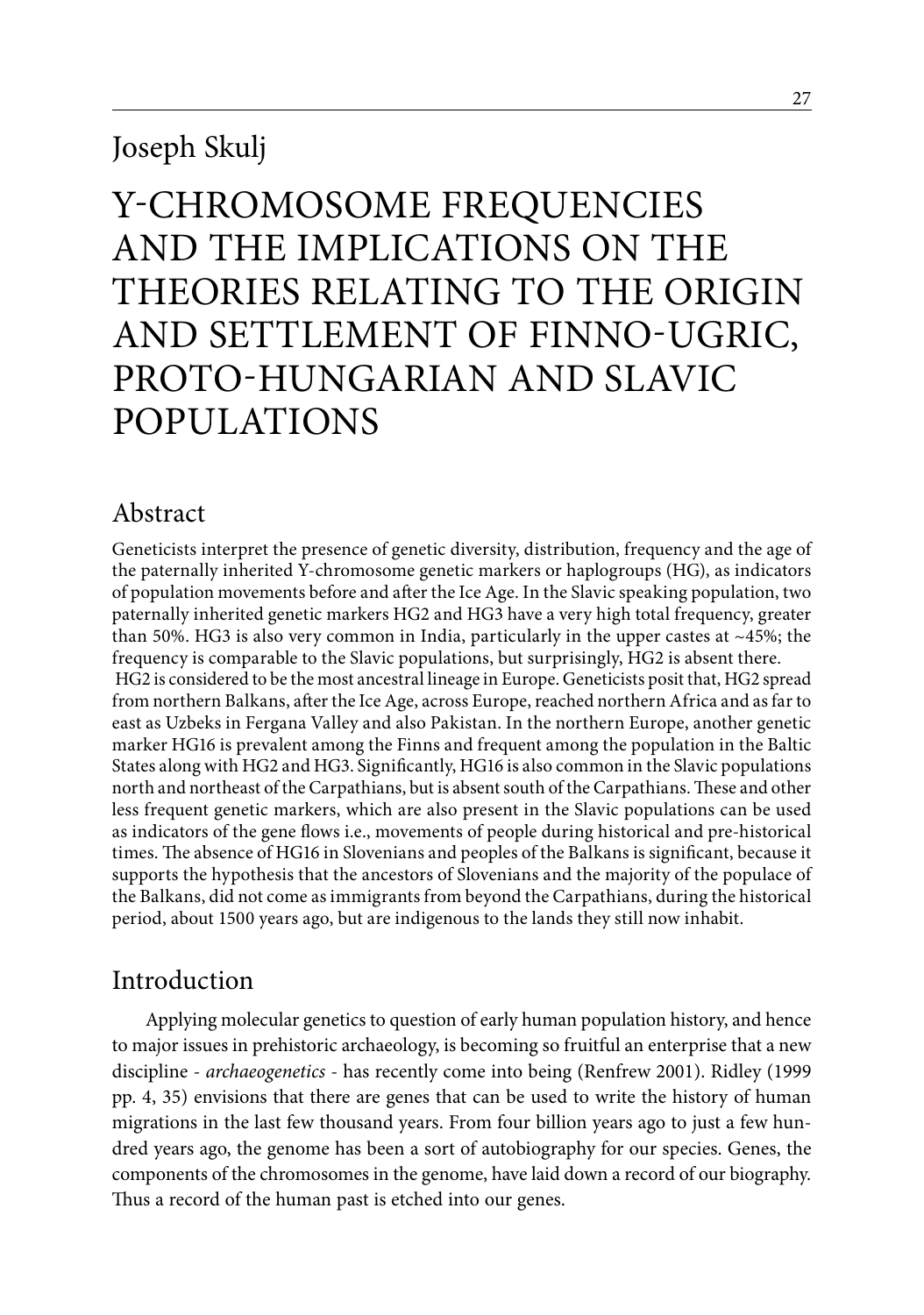Utilizing the information from the genetic record, namely the data regarding the Finno-Ugric, paternally inherited genetic marker HG16, which appears at high frequencies in the Uralic speakers of Eurasia as well as in the Baltic region and at lower frequencies in the Slavic speaking populations north and east of the Carpathian Mountains, whereas it has not been detected on the Adriatic coast, the Balkans, Italy or in India, we are challenging and refuting the three hypotheses relating to the pre-history of southern Europe, particularly the Balkans:

- 1. The conjecture that the Finno-Ugric speaking people from the Baltic were present in the Veneti region of Italy over 2500 years ago to bequeath them an Estonian language (Pääbo 2006).
- 2. The proposition that the Proto-Hungarian/Uralic/Finno-Ugric populations were present in Etruscan territories and in the present day Hungary more than a thousand years before the arrival of Hungarians in the 9<sup>th</sup> century, as postulated by Mario Alinei (Vuga 2004).
- 3. The theory, which is taught in Slovenia as a historical fact, and which alleges that southern Slavs, from Slovenians in the north to Macedonians in the southern Balkans, arrived from beyond the Carpathian Mountains in the 6<sup>th</sup> century AD (Grafenauer 1979 p. 94, Erzetič 1994 p. 3, Štih 1996 p. 26).

There is, however, a common thread running from the northern Adriatic to the Baltic. This consists of high frequencies of two paternally inherited genetic markers HG2 and HG3 and the use of *Slovene* in the names of peoples from the Baltic coast to the Adriatic: Slovenes of Novgorod, the Slovincy (or Kashubians) of the Baltic area, the Slovaks (adj. slovensky) and the Slovenes of Slovenia, along the Amber Road of the Roman era. This is also the area where ancient historians locate Veneti or Venethi (Šavli 1996 pp. 77–83, Rosser 2000, Curta 2001 p. 344).

# Review of literature

Tulaev and Smolej (2000) note that many Russians visiting Finland and Estonia are surprised that Russians are called **vene** or **venelane** in Estonia and **venaja** in Finland. Also, in St. Petersburg, Russia, members of pagan cults still consider themselves as Veneti. The Estonian-English Dictionary (Saagpakk 1992) has a number of entries that are of interest for Slavic-Venetic connection:

**vend** – brother; on the father's side; fra, brother; monk friar; Christian brother **vend –** Wend; **venedid** – Wends **vendkond** – fraternity; **vendlik –** brotherly; **vendlus –** brotherhood, fraternity **vene –** dugout **vene –** Russian; Muscovite; Russian language **veneedid –** Wends **veneedid –** Veneti **Venetsia –** Venice; **venetsia – V**enetian; **venetslane –** Venetian **venelane –** Russian; Muscovite; **venelased –** the Russians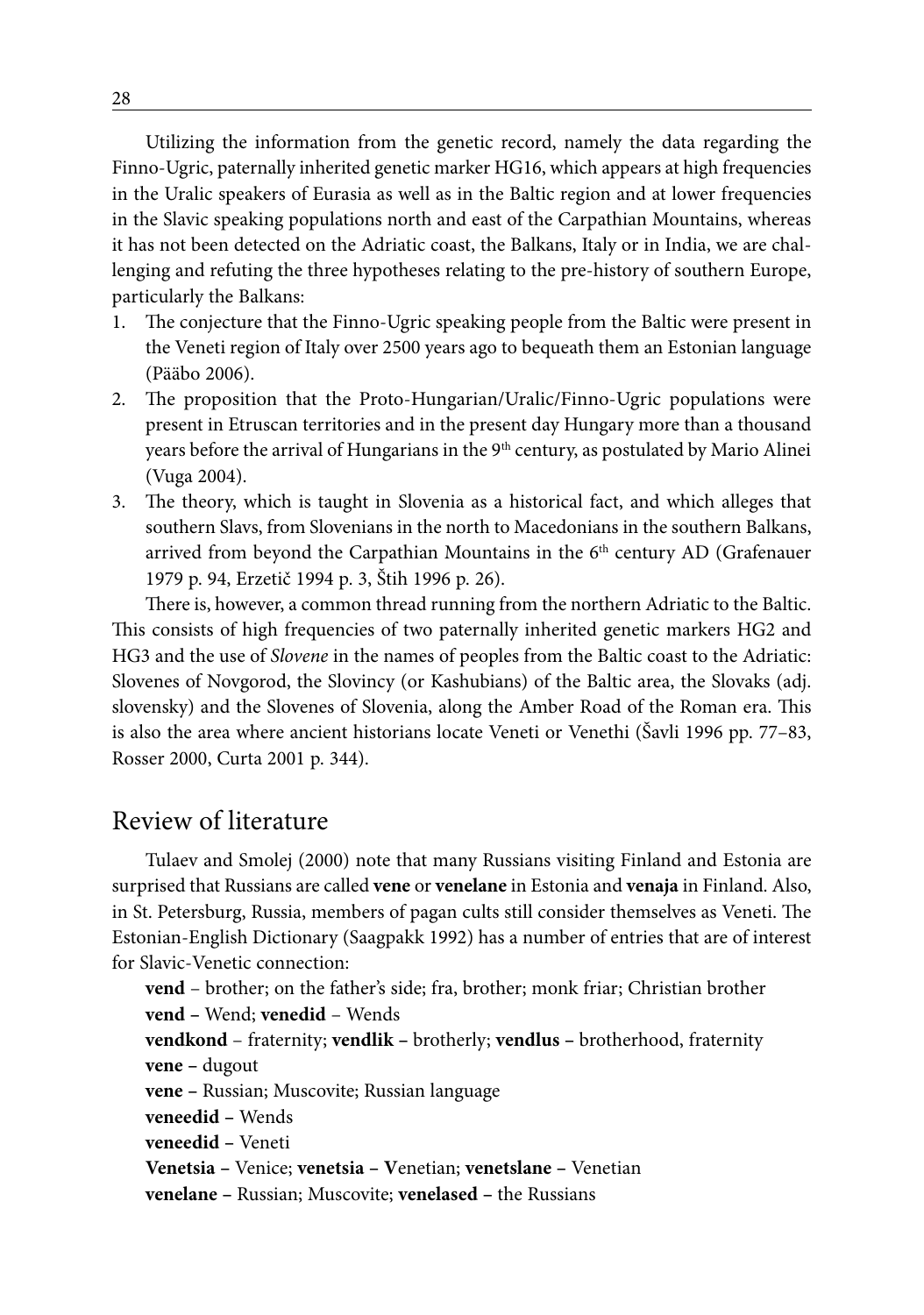**venelanna –** Russian woman **Venemaa –** Russia **venestama –** to Russianize, to Russify **venestuma –** to become Russian **veneusuline –** of the Greek Orthodox faith **venevastane –** anti Russian

The *Oxford International Dictionary of the English Language* entries are informative in defining the linguistic affiliation of the Wends:

- **Wend**, *sb*.(substantive) [ad.(adaptation) of G. (German) *Wende, Winde (*pl. *Wenden, Winden =* OHG. *Winida,* OE. *Winedas, Weonodas),* of obsc. origin.] A member of the Slavonic race now inhabiting Lusatia in the east of Saxony, but formerly extending over Northern Germany; a Sorb.
- **Wendic,** [f. (formed on) Wend *sb*.+ IC.] **A.** *adj.* Of or pertaining to the Wends. **B.** *sb.* The language of the Wends, Sorabian
- **Wendish,** [f. as prec. + ISH, or ad.G. *Wendisch* ] **A.** *adj.* Of or pertaining to the Wends. **B**. *sb.*  The language of the Wends, especially the Sorabian tongue spoken in Saxony 1617.
- **Wend,** (obsolete) **2.** To turn from one condition or form into another; to change *to* or *into* -1579.

The verb "wend" was already obsolete by the year 1579. It is possible to speculate that Latin "vendere" *to sell*, *vend* may be a legacy of the Venetic traders, just as 'vandalism' is a reminder of the behavior of Vandals more than 1500 years ago. It was Veneti and their navy on the Atlantic coast that won the admiration of Caesar. We learn from him of their skills as sailors and traders and from their voyages to Britain and of their control of the harbors on the Atlantic coast. In addition to Veneti and Venelli on the Atlantic coast, Caesar also mentions in his accounts Carnutes and Andes where he took his legions for the winter quarters, as he went on his way to Italy and Illyricum (Caesar).

Curta, a mediaeval historian, provides us with some historical references to Venethi: »Jordanes calls one and the same river Viscla when referring to Sclavenes, and Vistula, when speaking of Venethi. This was interpreted as an indication of two different sources. In the case of Venethi, the source may have been an ancient similar to Ptolemy's geography. It is equally possible, however, Jordanes was inspired here by Tacitus, for, like him, he constantly associates Venethi with Aesti …. Jordanes, as if not willing to repeat himself, sends us back to the "catalogue of nations" for further information on Venethi ... In the "catalogue of nations", we are told that the Venethi were "chiefly called Sclaveni and Antes," which could only mean that Venethi were subdivided into two categories, the Sclavenes and the Antes« (Curta 2001 pp. 40–41). Despite their common ancestry we learn that: »The Antes were constantly allies of the Romans, while Sclavenes always appeared on the side of their enemy« (Curta 2001 p. 347). In the footnotes Curta cites *Getica* and we also learn: »Following his victory over Venethi, Ermenaric subdued the Aesti, "who dwell on the farthest shore of the German Ocean"« (Curta 2001 p. 41). This emphasizes that Aesti and Venethi were different peoples, but were probably neighbors, since they were conquered in the same military campaign.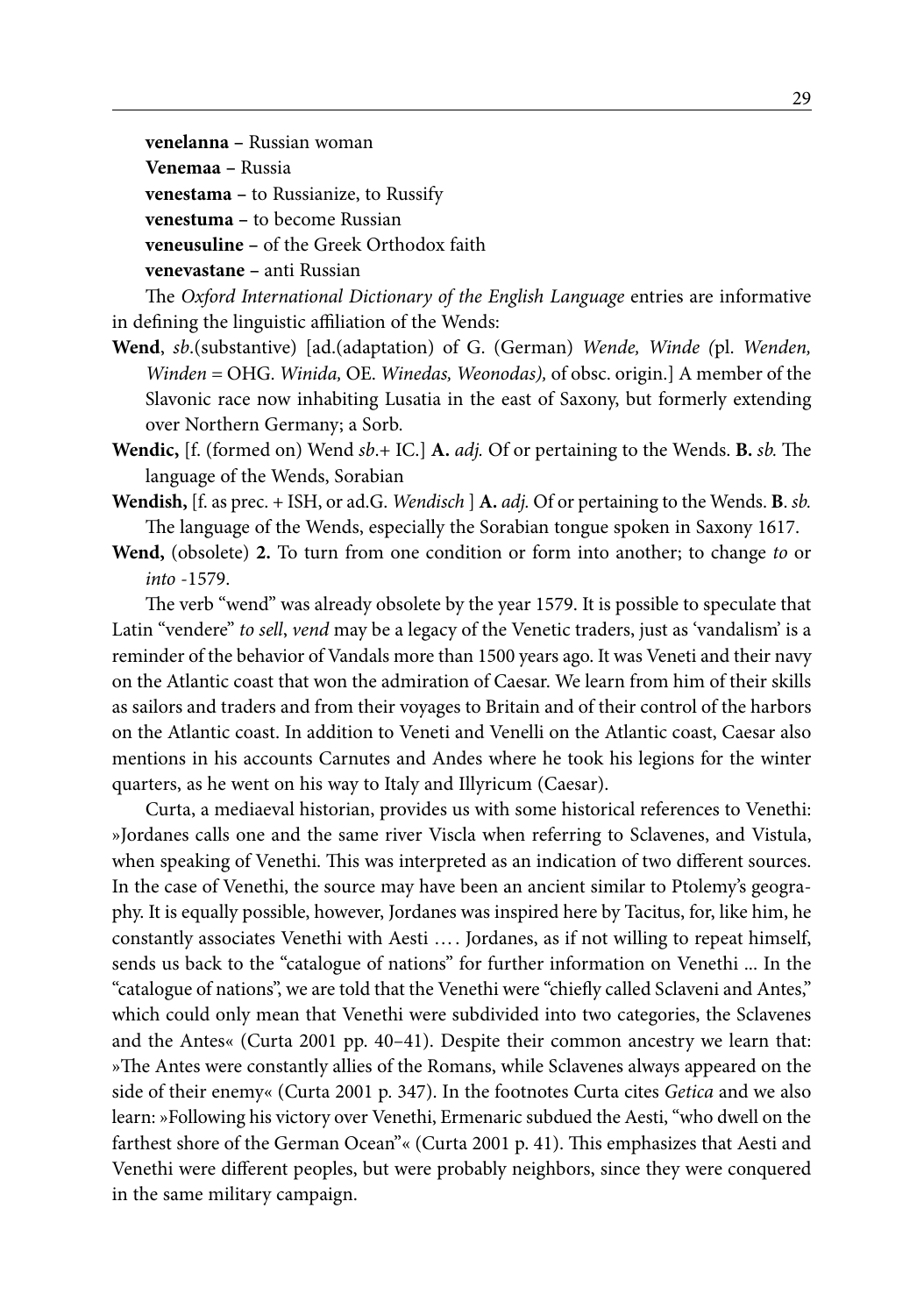We also learn from Curta that: »Fredegar had two apparently equivalent terms for the same *ethnie: Sclauos coinomento Winedos.* There are variants for both terms, such as *Sclavini* or *Venedi ...* (T)he Wends, and not the Slavs, made Samo their king«. Furthermore he explains that: »'Wends' and 'Slavs' were already in use when Fredegar wrote Book IV. They first appear in Jonas of Bobbio's *Life of St. Columbanus,* written sometime between 639 and 643. According to Jonas, Columbanus had once thought of preaching to the Wends, who were called Slavs *([termini]Venetiorum qui et Sclavi dicuntur)* (Curta 2001 p. 60).

Curta is also of the opinion that: »Common Slavic itself may have been used as a *lingua franca* within and outside Avar qaganate«. Based on accounts of Paul the Deacon from the *Historia Langobardorum,* he concludes: »... we may presume that duke Raduald learned how to speak Slavic in Friuli. His Slavic neighbors in the north apparently spoke the same language as the Dalmatian Slavs« (Curta 2001 p. 345).

Canadian linguist Tom Priestly in his paper *On the development of the Windischentheorie* concludes that, the root **vind- vend-** in **Windisch** had been used by German-speakers perhaps for two millennia and that it probably originates in the Latin ethnonym **Veneti** and was long used to denote Slavic peoples in general ... Before 1800 **Windisch** seems to have been simple ethnonym, used to refer to Slovene-speakers in Carinthia and Styria in distinction to those in Carniola, who were called **Krainer** (Priestly 1997).

### Veneti from other Historical Documents

Canadian anthropologist George Sotiroff cites the data provided by ancient authors such as Pliny the Elder who recorded that **Venetians** occupied a sizable portion of Central Europe, along the Vistula, right up to the spot where the river flows into the Baltic Sea. This is also the area in which Pliny found the **Vandili**, an obvious diminutive of **Vandi**, or **Wends**, as the Germans to this day call the Slavonic minority in Brandenburg and Saxony (Sotiroff 1971).

Other ancient Greek authors such as Homer and Herodotus along with Roman writers such as Tacitus, Pliny the Elder, Caesar, Ptolemy and Casius Dio refer to Veneti in their accounts of the ancient world. From their accounts, it can be seen that their settlements were widespread and were found: on the shores of the Black Sea, the upper Adriatic, the Atlantic coast, the Baltic Sea, and also in other parts of Europe (Šavli 1996).

In addition, Sotiroff summarizes ancient historical data and from his summary of the ancient historical accounts we learn that, on the coast of the Black Sea in the present day Turkey, east of Sinope, in the region once called Paphlagonia, the most conspicuous ethnic group were, according to Homer, called **Eneti.** In the Trojan War, according to Livy, these people fought on the side of the Trojans, against the Greeks. After the Trojan War, the Trojan prince Antenor with the group of friends joined forces with **Eneti,** who had been out of Paphlagonia and, having lost their king Pylamenes, at Troy, wanted someone to lead them as well as somewhere to settle. He penetrated to the coast of the Adriatic and expelled the Euganei, a tribe living between the Alps and the sea, and occupied the territory with a mixed population of Trojans and **Eneti.** The combined peoples came to be known as **Venetians.**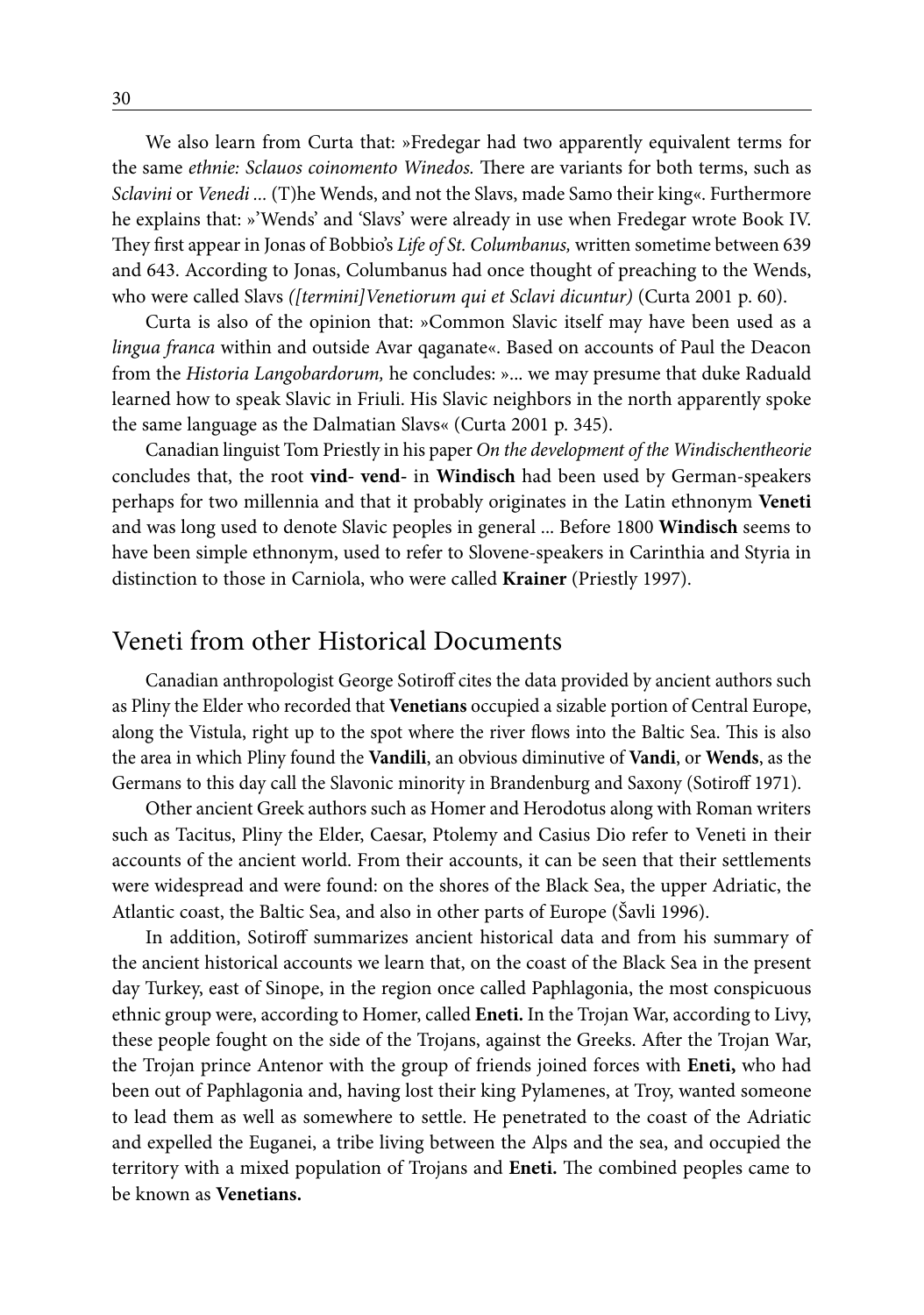Why **Venetians** and not **Enetians**? Sotiroff provides the explanation. Most of the early and accessible sources of history of these people were written in Greek. This has created many spelling problems with the transliteration of foreign names, since many of the "barbarian" tongues were rich in consonants indistinguishable to Greek ears. One of these consonants was "v", which the Greeks rendered as "ou", as "w" (beta), or as rough breathing (spiritus asper), with whatever vowel came next. Thus the name **Veneti** was bound to appear, in Greek books, as **Oueneti,** as **Beneti,** or as **Heneti**, i.e. **Eneti,** where the initial "e" is aspirate. The name actually appears in all three forms. In Homer, the initial "e" is an aspirate, so the name should be romanized as **Heneti.** Polybius spells the name, **Ouenetoi -** we would say **Veneti.** Strabo and Julian the Apostate stick to the Homeric form. In Procopius, the name appears as **Beneti.** John the Lydian hesitates between **Heneti** and **Beneti** (Sotiroff 1971)**.**

# Alinei's Paleolithic Continuity Theory

Vuga presents a brief outline of Alinei's Paleolithic Continuity Theory (PCT), which posits that the present day inhabitants of Europe have lived in the same territories since Neolithic, possibly since Mesolithic ages i.e., for at least 10,000 years. As part of PCT, Alinei also includes Proto-Hungarians as having arrived in Europe in the Neolithic and to have remained in Europe since then, without hiatus. The first wave was to have taken place during the Neolithic and was then followed, much later, by the second invasion of Pannonia in the 9<sup>th</sup> century; ostensibly still occupied by the Proto-Hungarians. However, Vuga, on the basis of linguistics, disputes Alinei's hypothesis regarding the autochthonous presence of Proto-Hungarians in Pannonia, prior to the arrival of Hungarians in the 9th century (Vuga 2004). Furthermore, from the genetic perspective, Y-chromosome HG1, HG2, HG3 frequencies and absence of HG16 in extant Hungarian populations makes them similar to the surrounding Slavic populations, although they speak Uralic language, an 'elite dominance' legacy of the invading Magyars in the 9<sup>th</sup> century (Rosser 2000).

 The presence, high frequency and distribution of Y-chromosome genetic markers HG2 and HG3 generally support Alinei's Continuity Theory with respect to Slavic speakers in Europe. At the same time the high frequency of HG16 in the Finno-Ugric populations in the Baltic area also supports his hypothesis regarding the autochthonous presence of Uralic populations north of the Carpathian Mountains. The supporters of the Continuity Theory believe that the Baltic area, perhaps even the whole of northern Europe, was inhabited by Uralic-speaking people for at least the past ~10,000 years (Laitinen 2002).

The frequency and the distribution of Y-chromosome genetic marker HG16 gives credence to the hypothesis that historically, the settlement area of Proto-Finno-Ugric speaking populations may have been much more widespread than is the situation now. This is evident from the high frequencies of this genetic marker, amongst the populations inhabiting eastern Baltic and Eastern European Plain including Poland, Russia and Ukraine (Rosser 2000). However, it should be emphasized, that this genetic marker has not been detected in the populations of Romania, Serbia, Bulgaria, Macedonia, Kosovo, Slovenia,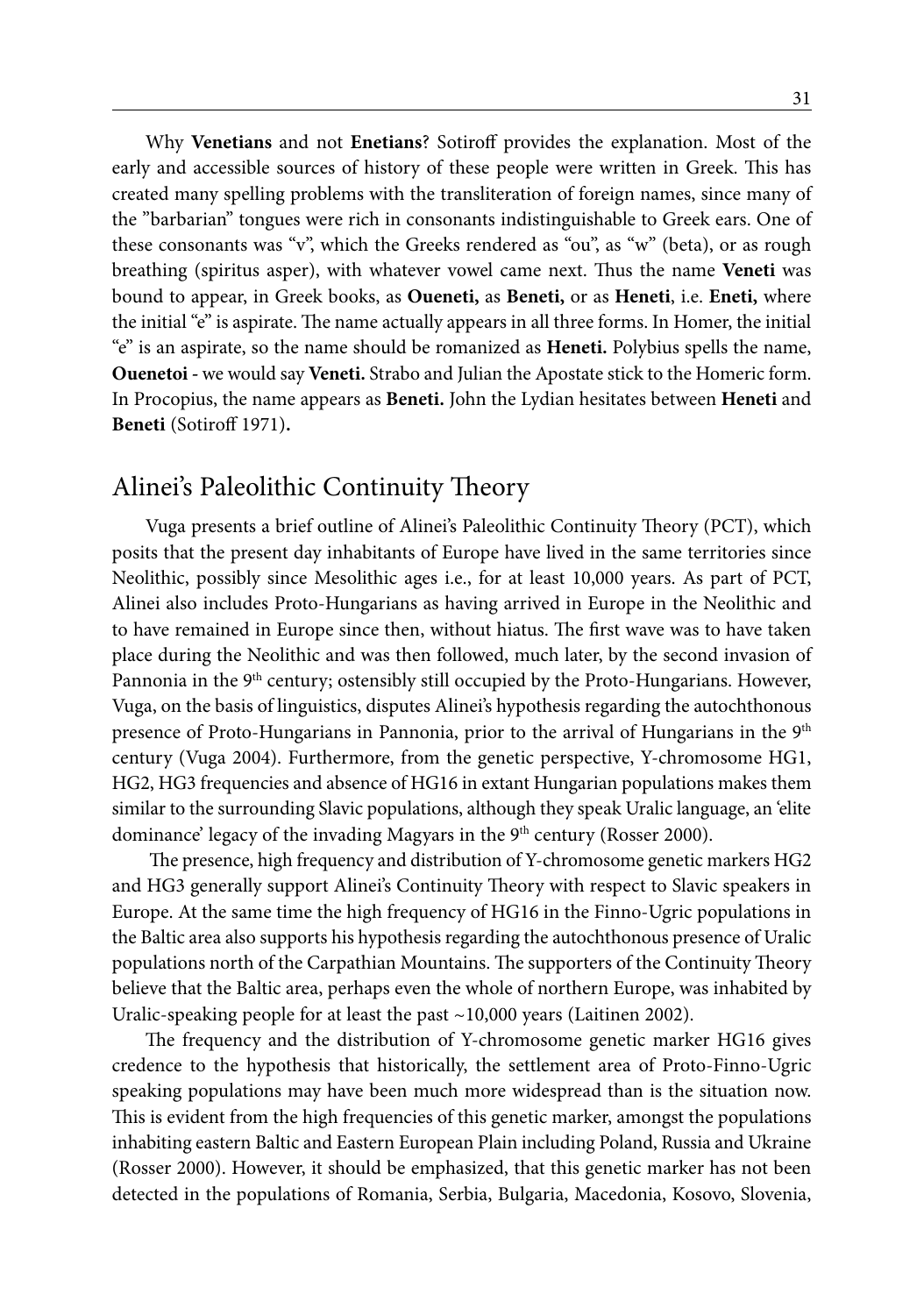Bavaria and Italy. It is also noteworthy, that Rosser et al. have not detected HG16 in the population of Budapest (Rosser 2000, Marjanovic 2005, Peričić 2005). It should be noted that Guglielmino et al., on the basis of gene frequencies, show that the extant population of Budapest is genetically much closer to the Slavs than to Hungarian ethnic groups such as Kiskun, Csango, Szekely, Matyo, Paloc, Nagykun and Orseg. They estimate that the Uralic admixture rate in the Hungarians is  $\sim$ 13%, but only one Hungarian ethnic group Orseg resembles the Uralic populations (Guglielmino 2000).

The frequency of HG16 in Bratislava, Slovakia is 3% (Rosser 2000). This may be attributed to the aftermath of the battle of Mohacs in 1526, when King Louis, most of the Hungarian nobility and thousands of soldiers were killed. After the battle, the Hungarian nobility, artisans and merchants moved to Bratislava and it became the capital of Hungarian Kingdom for almost 300 years. It is thus possible that the Hungarian nobility and their elites brought the HG16 Uralic marker to Bratislava from Hungary.

Nevertheless, the absence of the HG16 genetic marker in Hungary, Italy and all of the Balkans, casts doubts upon Alinei's hypothesis that Hungarians were autochthonous in Pannonia prior to their invasion in the 9<sup>th</sup> century. Had they been there for millennia, one would expect that the frequency of Uralic genetic marker would be approaching that of the Baltic populations, or at least the Slavic populations north of the Carpathian Mountains.

 It appears that the Carpathian Mountains demarcate the southern boundary of the HG16; and Bratislava, Slovakia is the most southerly location of HG16 in central Europe. Based on genetic evidence, it is very unlikely that Finno-Ugric speaking populations are autochthonous south of Carpathian Mountains and that they share a common origin with the Etruscan populations of Italy.

Enigmatically, Italians and Turkish speaking Chuvash share HG26, at 6% and 18% respectively. HG26 has been found at the highest frequency in Altaic language family Chuvash at 18% and Turks at 5%; HG26 is widely distributed and is also found in Estonians at 5%, Ossetians and Cypriots at 4%, Portuguese and Greeks at 3%, Romanians, Georgians, Armenians, Norwegians at 2%, Slovaks, Yugoslavs [Serbs], East Anglians and Russians at 1% (Rosser 2000).

### Estonian

Estonian belongs to the Finno-Ugric branch of the Uralic languages, together with Finnish. Livonian, Votic, and a part of western Finnish, forms the southwestern branch of the Balto-Finnic languages. The other, the northeastern branch of Finnic consists of the greater part of Finnish and of Ingrian, Karelian, Olonetsian, Ludic and Vepsian. Other more distantly related Finno-Ugric languages comprise the Saami languages, Mari, Moksha, Komi and Hungarian (Raun & Saareste 1965, Laitinen 2002).

 According to the prevailing assumptions, the Finno-Ugric people lived together in the neighborhood of the Volga prior to the Proto-Finnic period. During the Proto-Finnic period Baltic-Finnic contacts began. Those Balts were the relatives of the present-day Lithuanians and Latvians. At that time the Finnic peoples must have spread over a large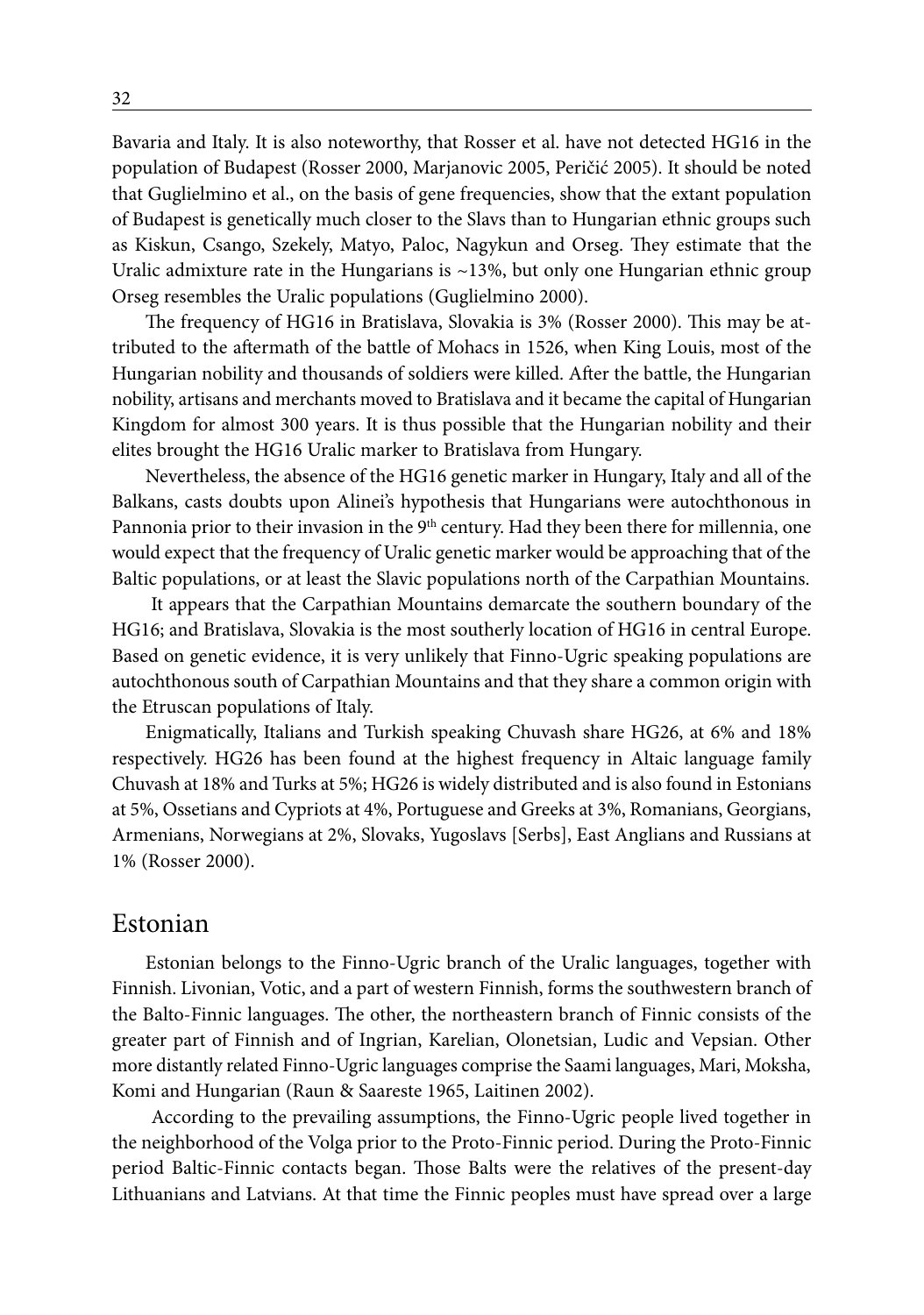area comprising parts of the present-day Latvia, all of Estonia, Karelia and parts of Finland (Raun & Saareste 1965). In Europe, the genetic data shows even wider influence of the Finnic peoples. This is based on Y-chromosome genetic marker HG16, which is a signature of the Finnic populations in Europe. The highest frequency of HG16 is found in Finland, the Baltic countries and among Saami, but it is also found in significant frequencies in Russia, Ukraine and Poland (Rosser 2000).

| HG <sup>1</sup>          | 1              | $\mathbf{2}$ | 3                | 9              | 12               | 16               | 21               | 22               | 26                      | 25 |
|--------------------------|----------------|--------------|------------------|----------------|------------------|------------------|------------------|------------------|-------------------------|----|
| Icelandic                | $46\,$         | 32           | 21               | $\theta$       | $\theta$         | $\theta$         | $\theta$         | $\theta$         | $\theta$                |    |
| Saami                    | 6              | 31           | 21               | $\mathbf{0}$   | $\mathbf{0}$     | 42               | $\mathbf{0}$     | $\mathbf{0}$     | $\boldsymbol{0}$        |    |
| N. Sweden                | 23             | 48           | 19               | $\overline{2}$ | $\boldsymbol{0}$ | 8                | $\overline{2}$   | $\boldsymbol{0}$ | $\boldsymbol{0}$        |    |
| Gotlander                | 17             | 59           | 16               | $\mathbf{0}$   | $\boldsymbol{0}$ | 6                | $\mathbf{0}$     | $\mathbf{0}$     | 2                       |    |
| Norwegian                | 29             | 33           | 31               | $\overline{2}$ | $\theta$         | $\overline{4}$   | $\overline{2}$   | $\mathbf{0}$     | $\boldsymbol{0}$        |    |
| Danish                   | 50             | 32           | 7                | 7              | $\mathbf{0}$     | $\overline{2}$   | $\overline{4}$   | $\boldsymbol{0}$ | $\boldsymbol{0}$        |    |
| Finnish                  | $\overline{c}$ | 23           | 10               | $\mathbf{0}$   | $\overline{2}$   | 61               | $\overline{2}$   | $\mathbf{0}$     | $\boldsymbol{0}$        |    |
| Estonian                 | 9              | 14           | 27               | $\mathbf{1}$   | $\overline{4}$   | 37               | 3                | $\boldsymbol{0}$ | 5                       |    |
| Latvian                  | 15             | 12           | 43               | $\theta$       | $\boldsymbol{0}$ | 32               | $\mathbf{0}$     | $\mathbf{0}$     | $\boldsymbol{0}$        |    |
| Lithuanian               | 5              | 13           | 34               | $\theta$       | $\mathbf{0}$     | 47               | $\mathbf{0}$     | $\boldsymbol{0}$ | $\boldsymbol{0}$        |    |
| Russian                  | 7              | 17           | 47               | $\overline{4}$ | $\overline{4}$   | 14               | 7                | $\mathbf{0}$     | 1                       |    |
| Belarussian <sup>2</sup> | 10             | 34           | 39               | $\overline{2}$ | $\overline{2}$   | $\overline{2}$   | 10               | $\mathbf{0}$     | $\overline{c}$          |    |
| Polish                   | 18             | 17           | 54               | $\overline{4}$ | 1                | $\overline{4}$   | $\overline{2}$   | $\boldsymbol{0}$ | $\boldsymbol{0}$        |    |
| Ukrainian                | $\overline{4}$ | 48           | 30               | $\theta$       | $\theta$         | 11               | $\overline{4}$   | $\mathbf{0}$     | $\mathbf{0}$            |    |
| Czech                    | 19             | 19           | 38               | 11             | 6                | $\mathbf{0}$     | 8                | $\mathbf{0}$     | $\boldsymbol{0}$        |    |
| Slovakian                | 17             | 17           | 47               | 3              | 1                | 3                | 10               | $\mathbf{0}$     | 1                       |    |
| Hungarian                | 30             | 28           | 22               | 3              | $\mathbf{0}$     | $\mathbf{0}$     | 17               | $\mathbf{0}$     | $\boldsymbol{0}$        |    |
| Romanian                 | 18             | 27           | 20               | 24             | $\mathbf{0}$     | $\mathbf{0}$     | 7                | 2                | $\overline{\mathbf{c}}$ |    |
| Bulgarian                | 17             | 42           | 12               | 12             | $\mathbf{0}$     | $\mathbf{0}$     | 17               | $\boldsymbol{0}$ | $\boldsymbol{0}$        |    |
| Bavarian                 | 48             | 23           | 13               | 5              | $\theta$         | $\mathbf{0}$     | 8                | 3                | $\boldsymbol{0}$        |    |
| Yugoslavian              | 11             | 49           | 16               | 8              | $\overline{2}$   | $\mathbf{0}$     | 13               | $\mathbf{0}$     | 1                       |    |
| Croatian                 | 10             | 47           | 29               | 5              | $\mathbf{0}$     | $\mathbf{0}$     | $\boldsymbol{0}$ | na               | 2                       | 7  |
| Slovenian                | 21             | 27           | 37               | 6              | $\boldsymbol{0}$ | $\mathbf{0}$     | 7                | $\mathbf{1}$     | $\mathbf{0}$            |    |
| Macedonian               | 10             | 20           | 35               | 15             | $\theta$         | $\mathbf{0}$     | $\mathbf{0}$     | na               | $\boldsymbol{0}$        | 15 |
| Italian                  | 44             | 14           | 2                | 20             | $\theta$         | $\boldsymbol{0}$ | 13               | $\boldsymbol{0}$ | 6                       |    |
| N.Portuguese             | 62             | 16           | $\mathbf{0}$     | 6              | $\mathbf{0}$     | $\boldsymbol{0}$ | 11               | $\overline{2}$   | 3                       |    |
| <b>Basque</b>            | 73             | 8            | $\boldsymbol{0}$ | $\mathbf{0}$   | $\boldsymbol{0}$ | $\boldsymbol{0}$ | $\boldsymbol{0}$ | 19               | $\boldsymbol{0}$        |    |
| Cornish                  | 82             | 18           | $\theta$         | $\theta$       | $\theta$         | $\theta$         | $\theta$         | $\mathbf{0}$     | $\boldsymbol{0}$        |    |
| N. Africa                | 4              | 3            | $\mathbf{0}$     | 12             | $\mathbf{0}$     | $\boldsymbol{0}$ | 77               | $\boldsymbol{0}$ | $\boldsymbol{0}$        |    |

**Table 1. Y-chromosome HG Frequency in Populations** (% of individuals with Haplogroups (HG) (Rosser 2000, *Semino 2000*)

 $1$ <sup>1</sup> The correspondence between the above used Rosser nomenclature and that of Y Chromosome Consortium (2002) is as follows:  $HGI = P^*(xR1a)$ ,  $HG2 = BR^*(xDE, JR)$ , HG3=R1a1, HG9=J, HG12=N(xN3), HG16=N3, HG21=E\*(xE3a), HG22=R1b8, HG25=E3b1, HG26=K\*(xL,N3,O2b,P)

 $^{\rm 2}$  In a much larger sample of 306 vs 41, Behar et al. (2003) report that HG16 frequency in Belarus is 10.5%, rather than 2%, as reported by Rosser et al. (2000)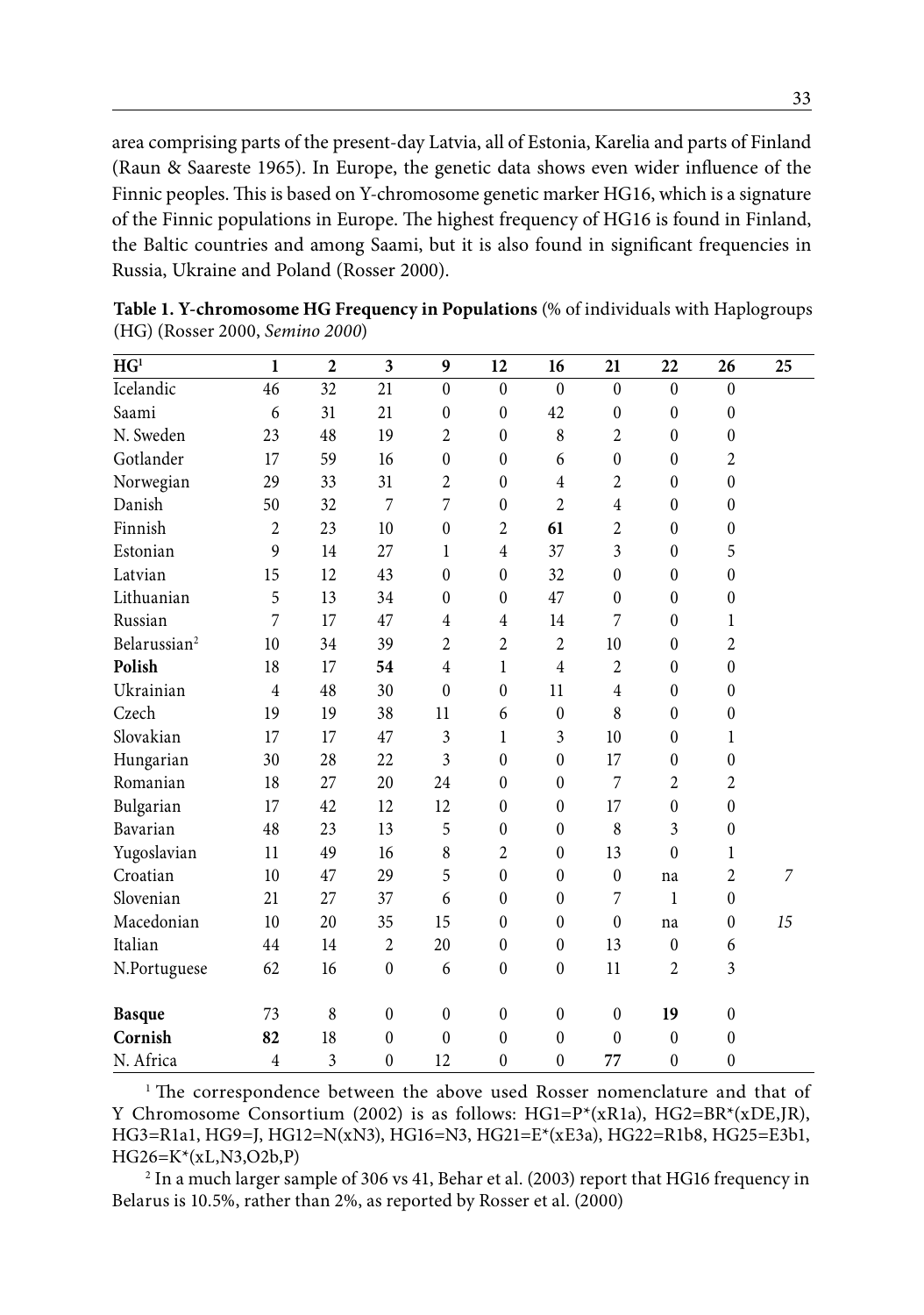| Iceland     | $\theta$     | Denmark   | $\overline{2}$ |
|-------------|--------------|-----------|----------------|
| Ireland     | 0.5          | Norway    | 4              |
| North Wales | $\theta$     | Finland   | 61             |
| Midlands    | $\theta$     | Estonia   | 37             |
| East Anglia | $\theta$     | Latvia    | 32             |
| Friesland   | $\theta$     | Lithuania | 47             |
|             |              | Russia    | 14             |
|             |              | Belarus   | 10,5           |
| Bavaria     | $\theta$     | Ukraine   | 11             |
| Slovenia    | $\theta$     | Poland    | 4              |
| Croatia     | $\theta$     | Germany   | 3              |
| Serbia      | $\theta$     |           |                |
| Hungary     | $\theta$     | Chuvash   | 18             |
| Romania     | $\theta$     | Mari      | 33             |
| Bulgaria    | $\theta$     | Yakuts    | 86             |
| Macedonia   | $\mathbf{0}$ | Buryats   | 58             |
|             |              |           |                |

**Table 2.** HG16 Frequency in some European and Eurasian Populations (Rosser 2000, Weale 2002, Behar 2003, Peričić 2005)

# Age and Origins of Y-chromosome Haplogroups in Extant European Populations

Y-chromosome haplogroups nomenclature is used according to Rosser et al. (2000) and its YCC (2002) correspondence is added in square brackets.

### **HG1** [P\*(xR1a)]

Rosser et al use HG1 as part of their nomenclature system to define the M173 as an ancient Eurasiatic marker that was brought by or arose in the group of *Homo sapiens* who entered Europe about 35,000 to 40,000 years ago and spread east to west. This marker is now found at its highest frequencies in Western Europe, particularly on the Atlantic coast; amongst Spanish at 68%, Scotts at 79%, in Irish at 81%, in Cornwall at 82% and amongst Basques at 89% (Semino 2000, Rosser 2000).

#### **HG2** [BR\*(xDE,JR)]

HG 2 contains a heterogeneous set of chromosomes that are not necessarily related (Zerjal 2002). However, haplogroup I - M170 is a component of Rosser's HG2. According to Semino et al., the polymorphism represents a putative Paleolithic mutation, whose age has been estimated to be  $\sim$  22,000 years. With the exception of recent gene flows, I - M170 is confined to Europe. They proposed that I - M170 originated in Europe in descendents of men that arrived from the Middle East 20,000 to 25,000 years ago, who have been associated with the Gravettian culture. During the Last Glacial Maximum (LGM), Western Europe was isolated from Central Europe, where an Epi-Gravettian culture persisted in the area of the present-day Austria, the Czech Republic and the northern Balkans. The northern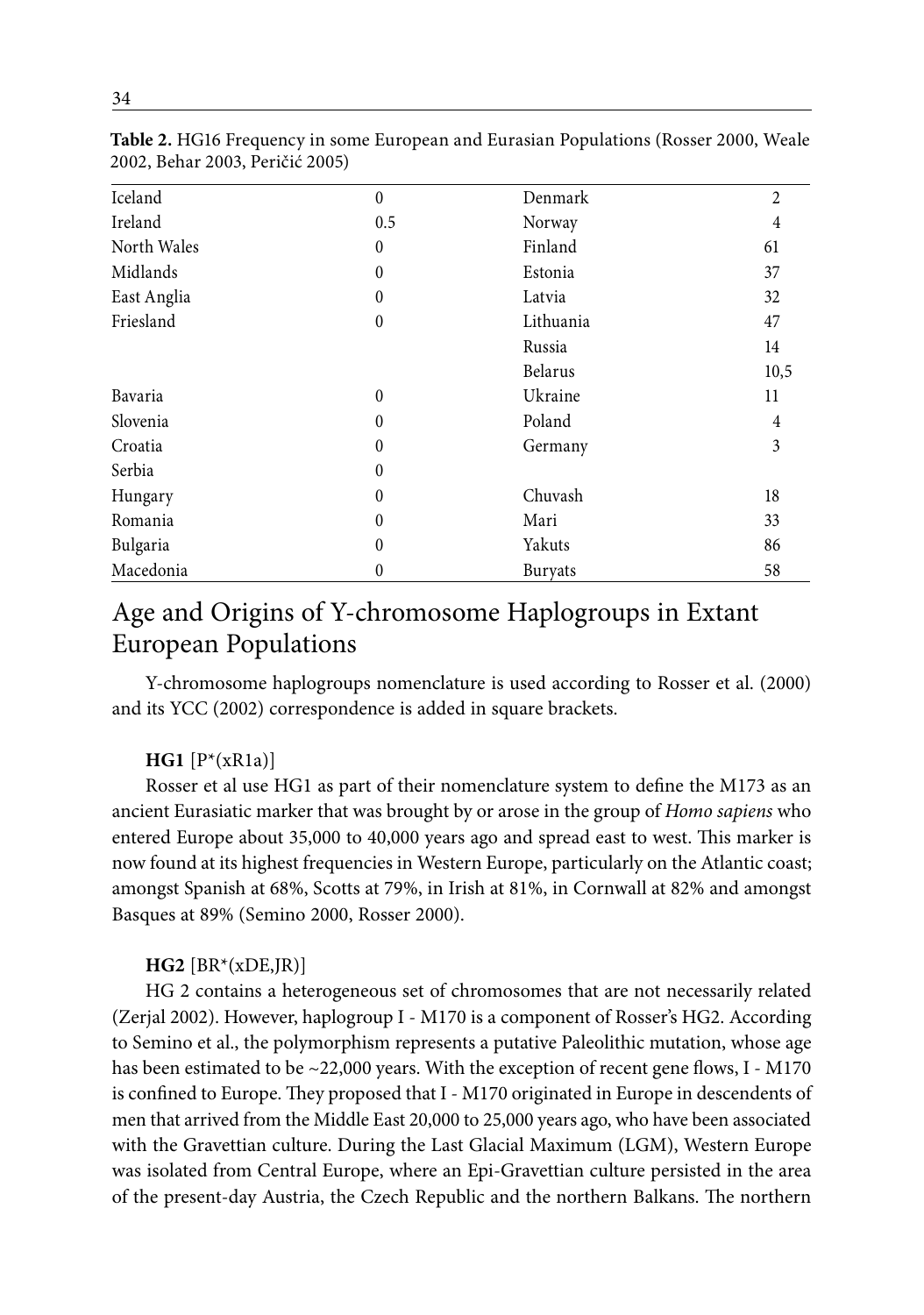Balkans could have been another possible LGM refugium and reservoir of M170. After climatic improvement, this culture spread north and east (Semino 2000, Peričić 2005).

Rosser et al. posit that HG2 is the most ancestral lineage within Europe. HG2 is not only distributed throughout Europe, but is found also in North Africa (and also in eastern populations such as Uzbeks in Fergana Valley). It has been found in Pakistan in Pathan and Sindhi populations and also in Barusho who lay claim to be the descendents of the army of the Alexander the Great. Also, I - M170, a component of HG2, has been detected at relatively low frequencies in Tajiks and Uzbeks in Fergana Valley. But in contrast, I-M170 has not been detected in India. The highest frequencies have been reported from the Balkans and Ukraine; in Herzegovinians at 71%, Bosnians at 54%, Ukrainians at 48%, Macedonians in Greece at 35%, Slovenians at 27% (Rosser 2000, Qamar 2002, Nasidze 2005, Peričić 2005).

#### **HG3** [R1a1]

HG3, which is derived from M173 lineage with M17 mutation is the prevalent haplogroup among the Slavic speakers. Genetic evidence suggests central Asia as source region of this marker (Quintana-Murci 2001). It has a low frequency in Western Europe, 0% in Basques and in Cornwall and 1% in Ireland, but the frequency rises abruptly in Central Europe in Sorbs at 63%, in Belarus at 51%. HG3 is also present on the Indian sub-continent; the frequency in Pakistan is at 16%, the frequency in India as a whole is 24%, but substantially higher in the Upper Castes at 45%. Based on reported frequencies, it is estimated that  $\sim$  60 million Slavic speaking males and  $\sim$ 110 million males on the Indian sub-continent carry this genetic marker, making it one of the most prolific on the planet. In India, the frequency is the highest in the upper castes, particularly amongst the Indo-Aryan speakers (Semino 2000, Bamshad 2001, Behar 2003, Sengupta 2006). In addition to the genetic affinity between Slavs and Indo-Aryans, there is also a remarkable linguistic similarity, particularly in the language of the Vedas and the present day Slovenian (Skulj 2002, 2004).

Rosser et al report that HG3 comprises about half of the chromosomes in the Russian, Polish and Slovakian samples. The distribution resembles the third principal component of variation of classical gene frequencies, which has been interpreted by some geneticists as marking the movement, from north of the Caspian, of the Kurgan people, dated to 7000 years ago (Rosser 2000).

#### **HG9** [J]

HG9 is another haplogroup, which arrived in Europe from the Middle East during and after Neolithic time. Its origin has been estimated to be 15,000 to 20,000 years ago and may represent the male contribution of the demic diffusion of the farmers from the Middle East to Europe (Semino 2000, Marjanović 2005). High frequencies of HG9 have been found throughout the Fertile Crescent region: in Palestinians at 51%, Lebanese 46%, Syrians 57%, but Iranian populations from the southeastern Caspian region and the Zagros Mountains exhibit the highest frequencies so far observed at ~60% (Quintana-Murci 2001).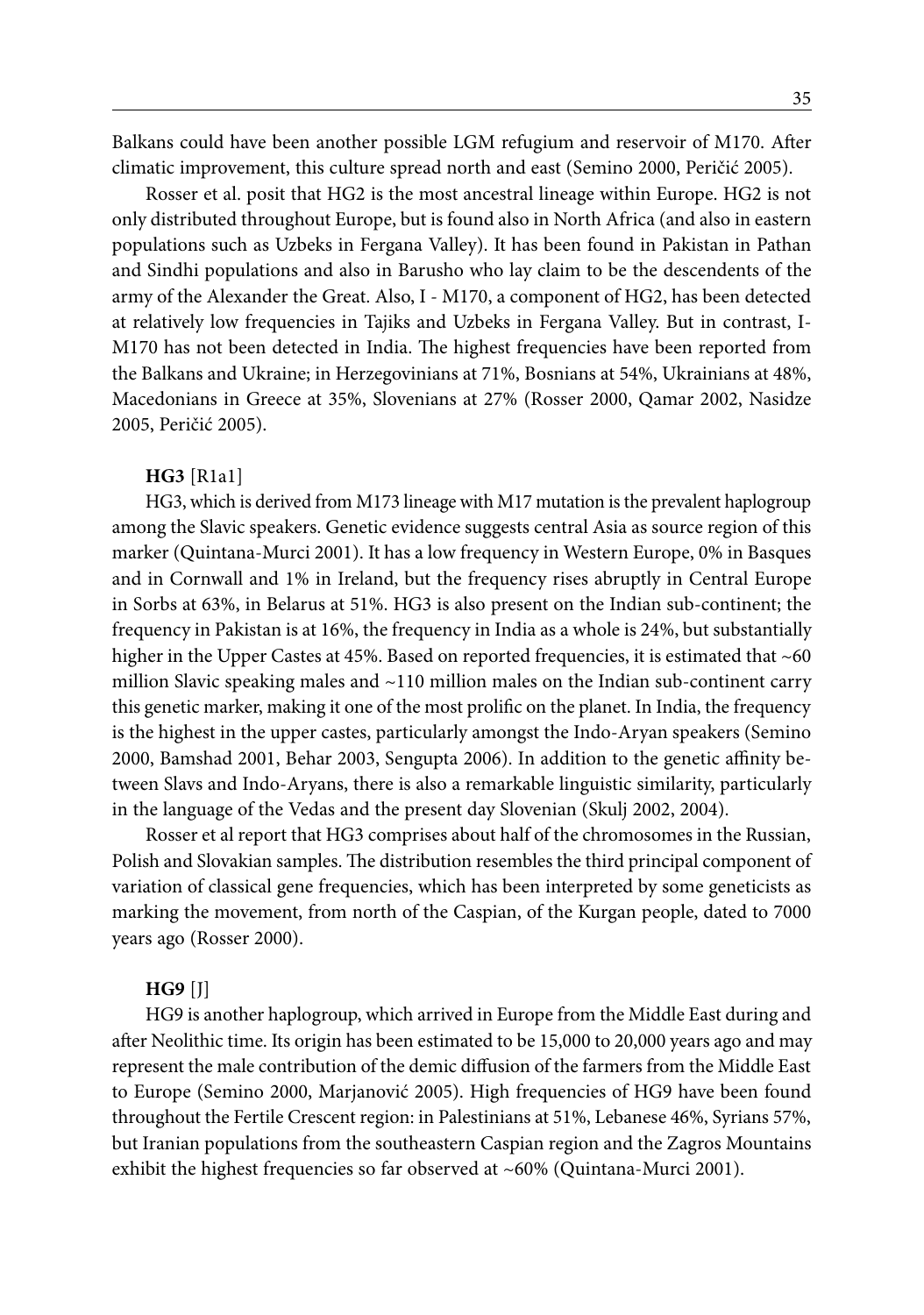#### **HG12** [N(xN3)]

HG12 is thought to be ancestral to HG16, and its distribution overlaps that of HG16. It is most frequent in the Mari at 17%, who may be the population of origin of the Tat mutation, which defines HG16. In addition, HG 12 is found in Czechs at 6%, Russians and Estonians at 4%, in Finns, Cypriots, Yugoslavs at 2% and Poles and Slovaks at 1% (Rosser 2000).

#### **HG16** [N3]

Laitinen et al. note that Y-chromosomes carrying C allele of the Tat polymorphism belong to haplogroup 16. It is the C allele, which is usually regarded as an indicator of Finno-Ugric origin. Most C alleles are found among speakers of Altaic or Uralic languages. The highest frequency of the C allele has been detected in the Siberian Yakut (86%), followed by Buryats (58%) who live in Mongolia. The C allele is also predominant in the Finns (61%), the Karelians (40%), Estonians (34%) and the Mari (33%), who are the speakers of the Finno-Ugric languages. It is also frequent in Latvians and Lithuanians who speak Indo-European languages. In contrast, the frequency drops off sharply in the neighboring populations (Laitinen 2002). HG16 probably arose in the region of the present day China (Rootsi 2006).

The high frequency of Tat C allele in Finland and all three Baltic countries, suggests common eastern — possibly Finno-Ugric — roots for these people. The HG16 chromosomes were proposed to represent population movements from Eastern Europe or Northern Asia to the Baltic Sea.

Baltic people cluster very closely with the Mari, but remain clearly separated from the rest of the populations. This favors the hypothesis that the Baltic males may descend from the same Finno-Ugric-speaking populations. Therefore, it seems more likely that the Estonians have always spoken a Finno-Ugric language, whereas the Latvians and the Lithuanians may have replaced their original Finno-Ugric language with an Indo-European one (Laitinen 2002).

#### **HG21** [E\*(xE3a)]

The presence of HG21 in Europe has been attributed to multiple migrations from the Middle East and North Africa during and after the Neolithic. The divergence time has been estimated at a range of 7-14 thousand years. The clinal distribution of E-M78 in Europe has been attributed to dispersals in all directions from the Balkans in Neolithic and post-Neolithic times, as far as Iberia to the west. It is present in Slovenians at 7%, in Czechs at 8%, Slovaks at 10%, in Serbs at 13% and in North Africa at 77% (Rosser 2000, Semino 2004, Marjanović 2005).

#### **HG26** [K\*(xL,N3,O2b,P)]

The Chuvash who are a Turkic speaking Eurasian population, have the highest reported frequency of HG26 at 18% (Rosser 2000). This genetic marker is believed to have originated in Asia 35–45 thousand years ago; at some point later individuals with this marker K-M70,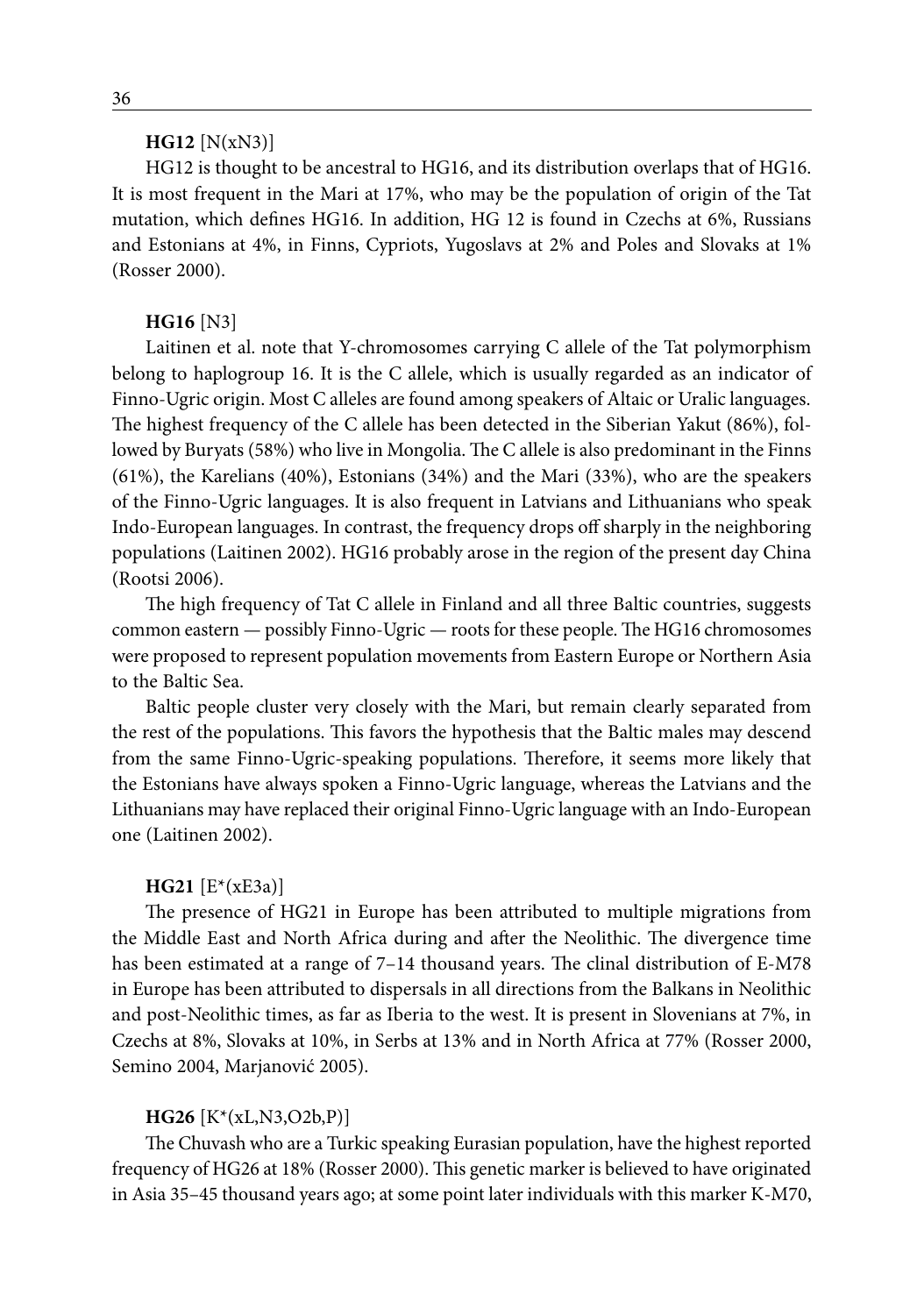proceeded south to Africa. The presence of this genetic marker in the Arabs of Oman and Egypt is reported to be at 8% (Luis 2004).

### Discussion

Barbujani notes that languages have a great evolutionary significance, because linguistic affinities are also clues to population histories. A common language frequently reflects a common origin, and a related language indicates a common origin too, but farther back in time. He also observes that partial correlations with language are stronger for Y-chromosome, which is paternally inherited, than for mtDNA, which is maternally inherited. He concurs with other researchers who suggest that, when women were incorporated into a group speaking a different language, they passed to the future generations, along with their own genes, their husbands' language (Barbujani 1997).

 Laitinen et al. are in agreement with archaeological finds, which suggest that Finno-Ugric speaking tribes have inhabited the shores of the Baltic Sea continuously for millennia. This would be the most logical explanation for the Y-chromosome data for the common Finno-Ugric ancestry for the males of the three Baltic populations. They cite Česnys, who proposed that the early inhabitants of the Baltic region had arrived to the coast of the Baltic Sea from the east, possibly as early as 8000 BC (Laitinen 2002).

This raises some questions. When did the males carrying HG1, HG2, HG3, HG12, HG21, and HG26 migrate to the Baltics, was it pre or post Finno-Ugric migration? If the population with HG16 chromosomes was the first to arrive on the coast of the Baltic Sea, why did they not spread more in relationship to other populations, since they would have had the initial momentum with them, without any opposition from other populations? Why did the ancestors of Latvians and Lithuanians adopt an Indo-European language and from what populations? Is it really possible that Estonians were using their language in trade and commerce and left it in southern Europe, far from the shores of the Baltic Sea when they did not prevail upon the neighbors Latvians and Lithuanians to retain the original Finno-Ugric Estonian language?

HG16, which is an indicator of Finno-Ugric presence in populations and occurs at high frequencies in Finland 61% and in the Baltic countries at 32–47%, is absent from Bavarian, Croatian, Hungarian, Slovenian and Italian populations (Rosser 2000, Semino 2000). This makes it very difficult to accept a significant presence of Estonians, of the magnitude to leave the language, in southern Europe and on the Adriatic coast, since they did not leave a genetic footprint there. If the Estonians possessed in the past the cultural forces of 'elite dominance,' this would also be reflected by the languages of the surrounding countries, and they would all be speaking Estonian. Thus the absence of HG16 in southern Europe is a serious challenge to the hypothesis that Veneti were forefathers of Estonians.

In addition, the absence of HG16 south of the Carpathian Mountains raises serious doubts about the presence of Hungarians on the Pannonian plain prior to the 9<sup>th</sup> century.

Furthermore, the presence of HG16 amongst Slavic populations north and northeast of the Carpathian Mountains and its absence south of them and in the Balkans, indicates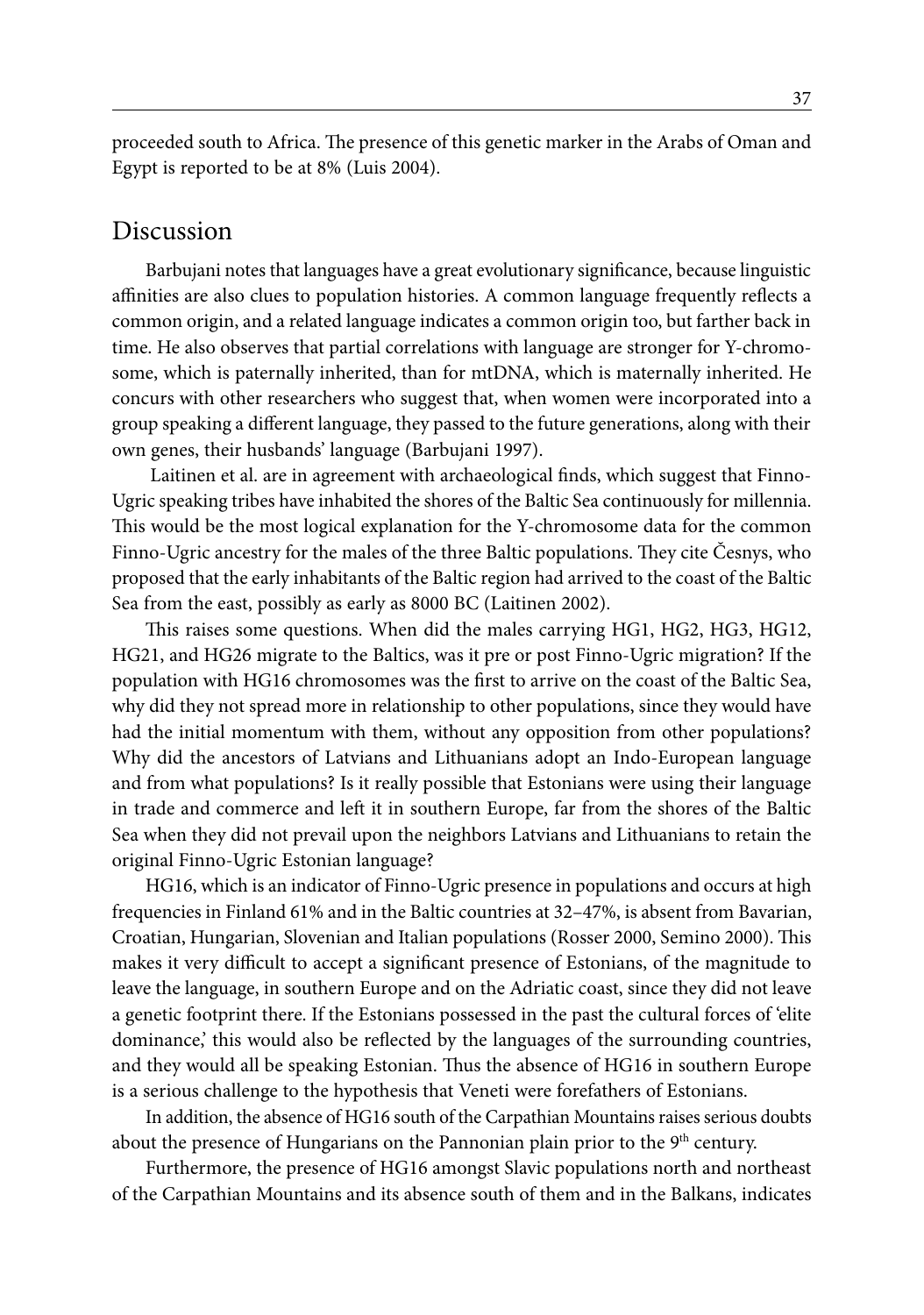that there were no large scale, long distance Slavic migrations to the Balkans, from the areas beyond the Carpathian Mountains in the middle of  $6<sup>th</sup>$  century. This is in agreement with Curta's observations: »... (T)here is already enough evidence to move away from the migrationist model which has dominated the discipline of Slavic archaeology ever since its inception. A retreat from migrationism is necessary simply because the available data do not fit any of the current models for the study of (pre)historic migration. Cultural correspondences were too often explained in terms of long distance migration ...«(Curta p. 307). However, during the 6<sup>th</sup> century many local raids by Antes, Sclavenes, Avars and Huns took place (Curta pp. 116-117).

Why were there so many raids and battles between people who knew and understood each other and who probably had a common genetic origin, for example Antes and Sclaveni who were also both known as Venethi or Venedi (Curta 2001 p.7) (Modern equivalent would be a recent war between Slovenia and what is now called Serbia.) Was this just plain human greed, or were there other forces at play?

The answer probably lies in the aftermath of the cataclysmic event, which occurred in the middle of the 6<sup>th</sup> century, which had a pronounced effect not only on the population of Europe, but on the whole world. This event was the eruption of the volcano Krakatoa, in what is now Indonesia, dated at 535 AD, which some people associate with the beginning of the Dark Ages. This global disaster directly or indirectly caused the deaths of a large percentage of the world's population (Relfe 2007). The event was recorded both in Europe and Asia. A Chinese court journal in February 535 mentions a huge thunderous sound coming from southwest. Pustaka Raja Purwa, an Indonesian chronicle, recorded that there came forth a furious gale together with torrential rain and a deadly storm darkened the whole world. Procopius wrote in 536: »... during this year a most dread portent took place, sun gave forth its light without brightness, like the moon ...«. In China famine was recorded (Sutherland 2007); Japanese king Senka in 536 also mentions cold and hunger. Tree ring evidence from Scandinavia and western Europe reveals a huge reduction in tree growth during 536-542, not recovering fully until the 550's (Relfe 2007). Procopius also writes that, in December 539, a numerous "Hunnic army' crossed the **frozen Danube** and fell as a scourge upon eastern Balkan provinces (Curta 2001 p.78).

This would indicate that during the middle of the  $6<sup>th</sup>$  century, when crops failed, people and their armies resorted to plundering and these appear to be significant events for that period. The direction of the raids was primarily from north to south; crop failures in the north would be more pronounced than in the south. In 535, Huns also invaded northern India and the Gupta Empire was defeated. For Europe, Curta cites ancient historians who recorded 40 raids in the Balkans in the 6<sup>th</sup> century by Huns, Antes, Avars, Bulgars, Sclavenes and others. From 493 to 626 a total of 52 raids are reported; 37 of them or 71% were initiated by Antes, Avars and Sclavenes (Curta 2001 p.116–117). From Procopius we also learn that these raiders also fought each other: »... sometime between 533 and 545 the Antes and Sclavenes became hostile to one another and engaged in the battle, which ended in victory of the Sclavenes over the Antes … the Huns, the Sclavenes, and the Antes, in their daily inroads wrought frightful havoc among the inhabitants of the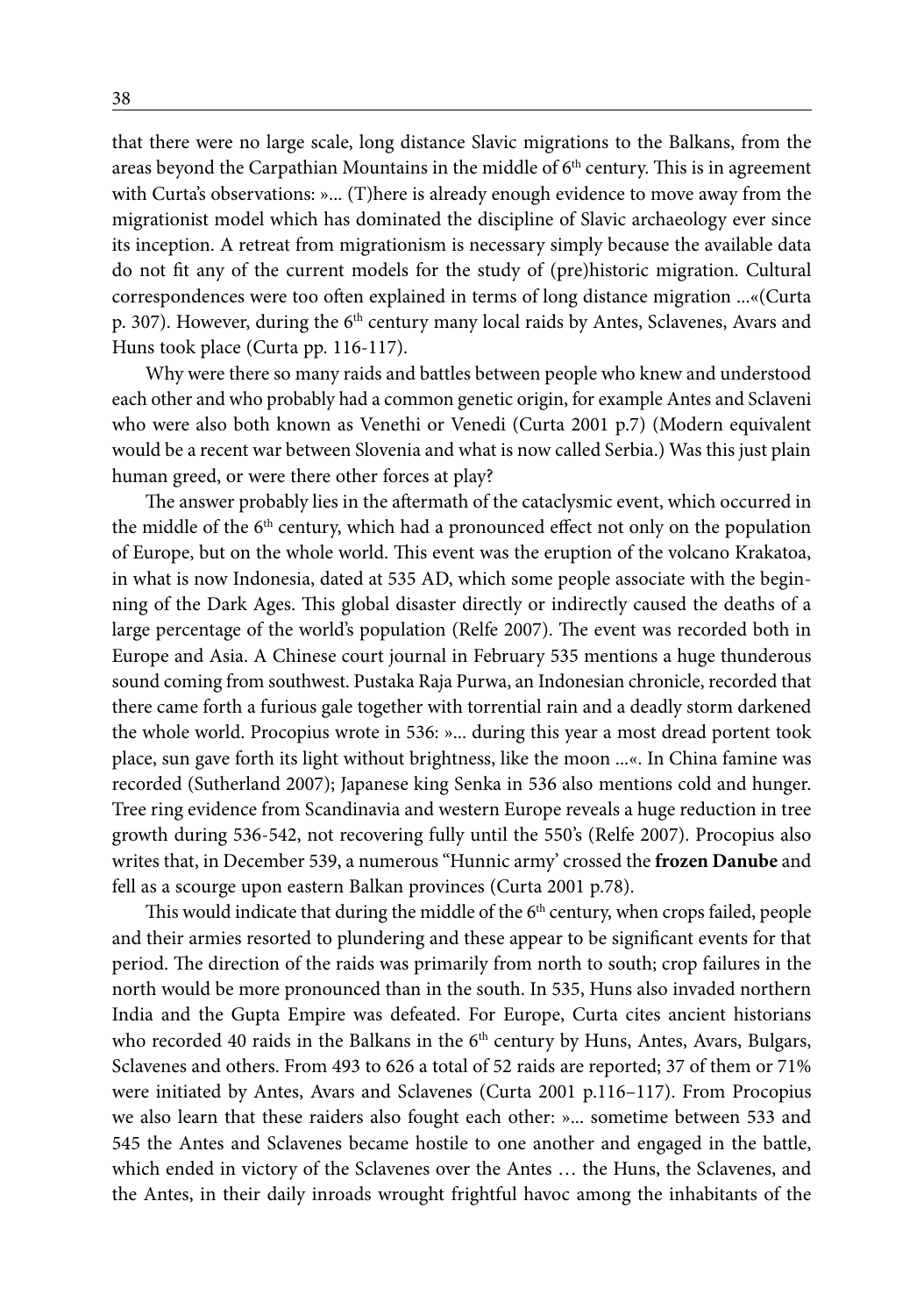Roman provinces ... as Antes and Sclavenes fought against each other, Romans recruited soldiers from both ethnic groups. In 537, 1600 horsemen, most of whom were Sclavenes and Antes, were shipped to Italy to rescue Belisarius, who was blocked in Rome by the Ostrogoths« (Curta 2001 p. 78).

Despite very detailed description of events and raids in the  $6<sup>th</sup>$  century, ancient historians did not record any migration of people to the Balkans (Curta 2001 p.74). Reading the various hypotheses to explain Slavs in the Balkans, it appears that they have been construed within the last ~150 years, without considering the possibility that the population is autochthonous. However, the maternally inherited mtDNA markers show that there is a genetic continuity between the skeletal remains of the  $\sim$ 2500 year old Etruscan and Venetic elites and the present day Slovenians (Skulj 2005).

### Conclusions

1. Since no evidence of male inherited HG16 genetic marker, which is a signature of Finno-Ugric populations, has been found in western Europe amongst Dutch, French, Spanish, Basque and Portuguese nor in central Europe amongst Bavarians, Italians, Slovenians nor anywhere in the Balkans, it is safe to say that Finno-Ugric genetic influence is non-existent in southern Europe, on the Adriatic and in the Balkans. Consequently, it is very unlikely, that male adventurers or traders from the Baltic Sea would leave a language, without leaving a Y-chromosome Finno-Ugric genetic marker HG16 in the northern Adriatic. This would be entirely out of context, since they did not bequest their language to other countries in the Baltic area, where HG16 frequency is quite high at 32 and 47%, yet both Latvians and Lithuanians speak Indo-European languages.

2. Genetic evidence, i.e., absence of HG16, does not support Alinei's hypothesis that proto-Hungarians or Finno-Ugrians were present as autochthonous population in the present day Hungary prior to the arrival of Hungarians in the late 9<sup>th</sup> century.

3. Absence of HG 16 in the male populations of the Pannonian plain and in Slovenia, Croatia, Serbia, Romania and the Balkan populations also disproves the theory that the 'southern' Slavs migrated to the present locations 1500 years ago, from the areas beyond the Carpathian Mountains. Had they done so, they would have brought with them HG16, which is frequent and widely distributed genetic marker north and northeast of the Carpathian Mountains - in Poland, Russia and Ukraine.

### References

- Bamshad M, Kivisild T, Watkins WS, Dixon ME, et al., **2001**. Genetic Evidence on the Origins of Indian Caste Populations. *Genome Research 11*: 994–1004
- Barbujani G, **1997**. Invited Editorial: DNA Variation and Language Affinities. *Am. J. Hum. Genet. 61*:1011–1014
- Behar DM, Thomas MG, Skorecki K, Hammer MF, et al., **2003**. Multiple Origins of Ashkenazi Levites: Y Chromosome Evidence for Both Near Eastern and European Ancestries. *Am. J. Hum. Genet. 73*: 768–779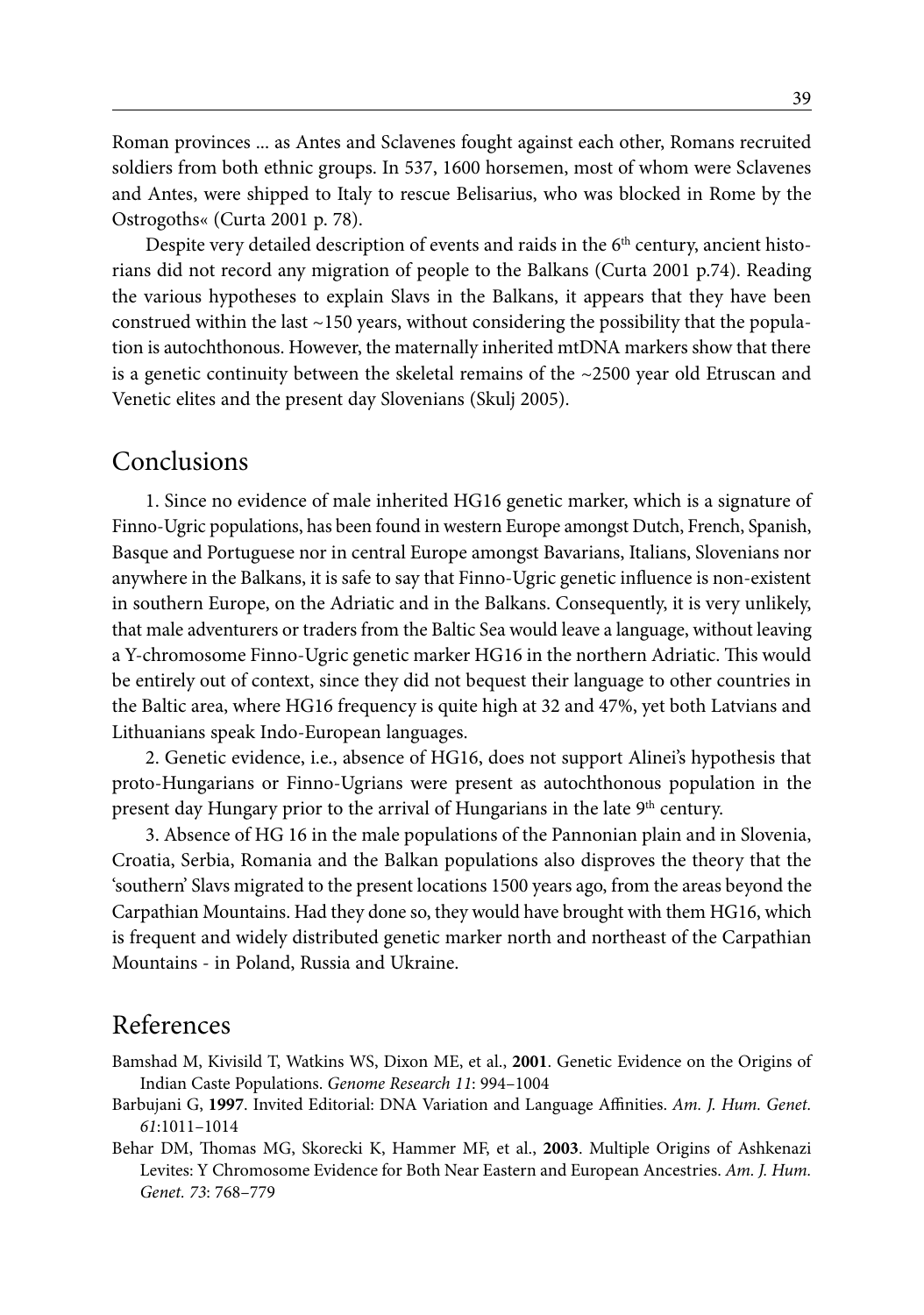- Caesar—*The Gallic Wars,* trans. Carolyn Hammond, Oxford University Press, Oxford **1996**, pp. 52–53, 60–63 ISBN 0-19-283120-8
- Curta F, **2001**. *The Making of the Slavs: History and Archaeology of the Lower Danube Region c. 500- 700*, Cambridge, UK, Cambridge University Press, pp. 40–41 (ISBN 0 521 80202 4)
- Erzetič SA, **1994**. *Pripoved zgodovine SLOVENIJE: Z biografijo avtorja,* Hamilton, p.3
- Grafenauer B, **1979**. Prihod Slovanov. *Zgodovina Slovencev*, ed. Meta Sluga. Ljubljana, Cankarjeva Založba, p. 94
- Guglielmino CR, De Silvestri A and Beres J, **2000**. Probable ancestors of Hungarian ethnic groups: an admixture analysis. *Ann. Hum. Genet. 64*: 145–159
- Laitinen V, Lahermo P, Sistonen P, Savontaus M-L, **2002**. Y-Chromosomal Diversity Suggests that Baltic Males Share Common Finno-Ugric-speaking Forefathers. *Human Heredity 53*: 66–78
- Luis JR, Rowold DJ, Regueiro M, Caeiro C, et al, **2004**. The Levant versus the Horn of Africa: Evidence for Bidirectional Corridors of Human Migrations. *Am. J. Hum. Genet. 74*: 532–544
- Marjanovic D, Fornarino S, Montagna S, Primorac D, et al., **2005**. The Peopling of Modern Bosnia-Herzegovina: Y-chromosome Haplogroups in the Three Main Ethnic Groups. *Ann. Hum. Genet. 69*: 1–7
- Nasidze I, Quinque D, Dupanloup I, Cordaux R, Kokshunova L, et al., **2005**. Genetic Evidence for the Mongolian Ancestry of Kalmyks. *Am. J. Physical Anthropol. 126* (www.interscience.wiley.com)
- Paabo A, 2006. *The Veneti language: An ancient language from a new perspective*. Apsley. (www. paabo.ca/veneti/html)
- Peričić M, Barać Lauc L, Martinović Klarić I, Rootsi S, et al., **2005**. High-Resolution Phylogenetic Analysis of Southeastern Europe Traces Major Episodes of Paternal Gene Flow Among Slavic Populations. *Mol. Biol. Evol 22(10)*: 1964–1975
- Priestly T, **1997**. On the development of the Windischentheorie. *Intern. J. Sociol. Language 124*: 75–98.
- Qamar R, Ayub Q, Mohyuddin A, Helgason A, et al., **2002**. Y-Chromosomal DNA Variation in Pakistan. *Am. J. Hum. Genet. 70*: 1107*–*1124
- Quintana-Murci L, Krausz C, Zerjal T, Sayar SH, et al., **2001**. Y-Chromosome Lineages Trace Diffusion of People and Languages in Southwestern Asia. *Am. J. Hum. Genet. 68*: 537–542
- Raun O, Saareste A, **1965**. *Introduction to Estonian Linguistics.* Otto Harrassowitz, Wiesbaden, p. 2–3
- Relfe M, **2007**. Global Cataclysm in 535 AD.
- *http://www.metatech.org/A06/world\_catastrophe\_super\_volcano.html*
- Renfrew C, **2001**. From molecular genetics to archaeogenetics. *Proc. Natl. Acad. Sci. USA*, *98, 9*: 4830-4832
- Ridley M, **1999**. *Genome: The Autobiography of a Species in 23 Chapters,* New York, Harper-Collins Publishers Inc., pp. 4, 35. ISBN 0-06-019497-9
- Rootsi S, Zhivotovsky LA, Baldovic M, Kayser M, et al., *2006*. A counter-clockwise northern route of the Y-chromosome haplogroup N from Southeast Asia towards Europe. *Eur. J. Hum. Genet.* Oct. 20. (epub.)
- Rosser ZH, Zerjal T, Hurles ME, and 60 others, **2000**. Y-Chromosomal Diversity in Europe is Clinal and Influenced Primarily by Geography, Rather than by Language. *Am. J. Hum. Genet. 67*: 1526–1543
- Saagpakk PF, **1992**. *Eesti-inglise sonaraamat/Estonian-English Dictionary*. Tallinn, Estonia, Koolobri Publishers
- Šavli J, Bor M, Tomažič I, trans. Škerbinc A, **1996**. *Veneti: First Builders of European Community*, Wien Austria and Boswell B.C. Canada, Editiones Veneti, pp. 80,197 (ISBN 0-9681236-0-0)
- Semino O, Passarino G, Oefner PJ, Lin AA, Arbuzova S, et al., **2000**. The Genetic Legacy of Paleolithic *Homo sapiens sapiens* in Extant Europeans: A Y Chromosome Perspective. *Science 290*: 1155–1159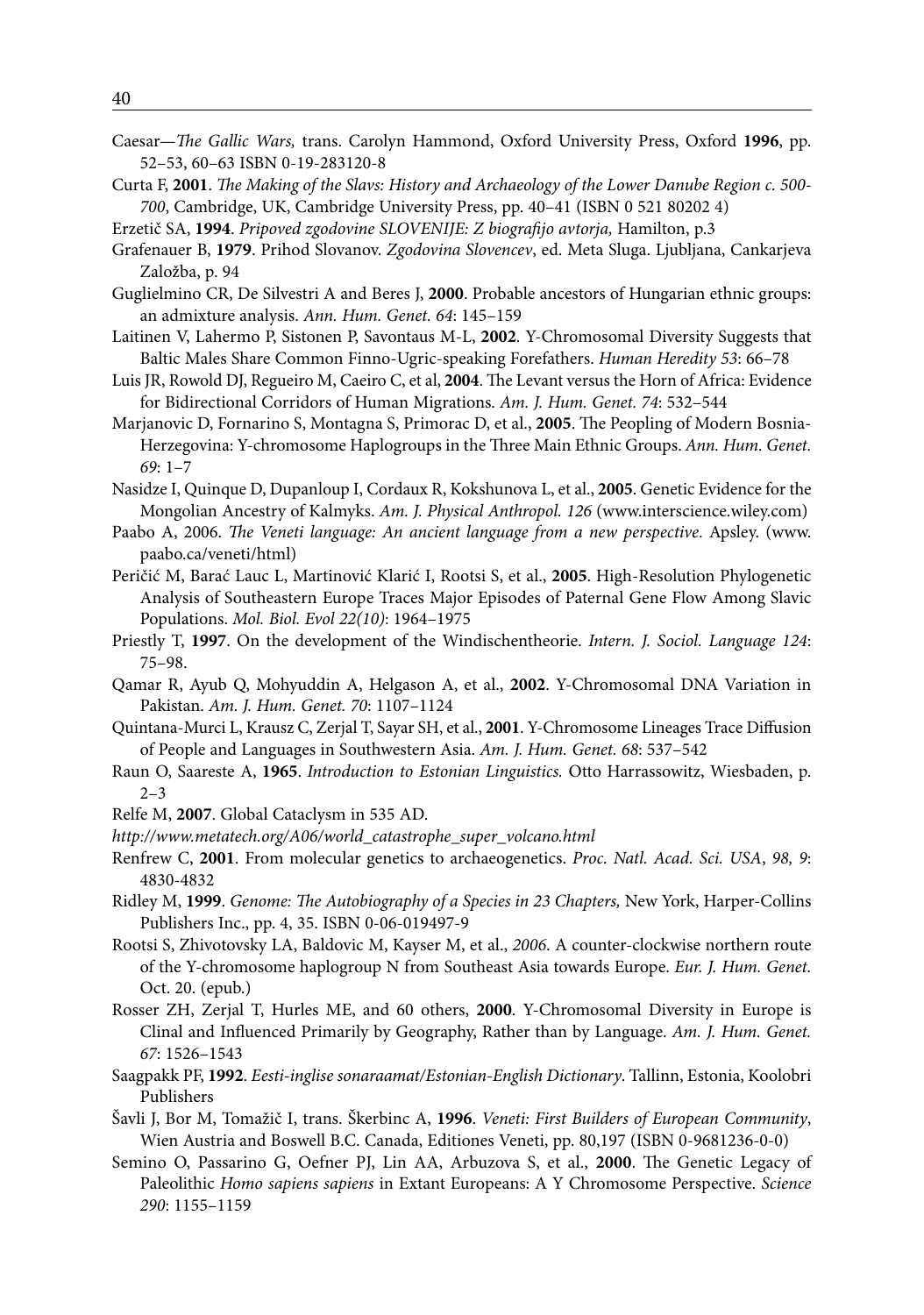- Semino O, Magri C, Benuzzi G, Lin AA, et al., **2004**. Origin, Diffusion, and Differentiation of Y-Chromosome Haplogroups E and J: Inferences on the Neolithization of Europe and Later Migratory Events in the Mediterranean Area. *Am. J. Hum. Genet. 74*: 1023–1034
- Sengupta S, Zhivovosky LA, King R, Mehdi Q, et al., **2006**. Polarity and Temporality of High-Resolution Y-Chromosome Distributions in India Identify Both Indigenous and Exogenous Expansions and Reveal Minor Genetic Influence of Central Asian Pastoralists. *Am. J. Hum. Genet. 78*: 202–221
- Skulj J, Sharda JC, **2002**. Indo-Aryan and Slavic Affinities. *Zbornik prve mednarodne konference Veneti v etnogenezi srednjeevropskega prebivalstva/Proceedings of the First International Topical Conference The Veneti within the Ethnogenesis of the Central-European Population,* uredila/edited by A Perdih, J Rant, Ljubljana, Jutro, pp. 112–121 (ISBN 961-6433-06-7)
- Skulj J, Sharda JC, Sonina S, Jandacek P, **2004**. Linguistic and Genetic Correspondences between Slavs and Indians (Indo-Aryans) provide Insights into their Pre-history. *Zbornik mednarodnega posveta Sledovi evropske preteklosti/Proceedings of the International Workshop Traces of the European Past,* uredil/edited by A Perdih, Ljubljana, Jutro, pp. 43–73 (ISBN 961-6433-342).
- Skulj J, **2005**. Etruscans, Veneti and Slovenians–A Genetic Perspective. *Zbornik tretje mednarodne konference Staroselci v Evropi/Proceedings of the Third International Topical Conference Ancient Settlers of Europe,* uredil/edited by A Perdih, Ljubljana, Jutro, pp. 20–30 (ISBN 961-6433-51-2)
- Sotiroff G, **1971**. Phoenicians, Vencyans, Heneti, Veneti and Wendi. *Anthropological Journal of Canada, 9(4)*: 5-10
- Štih P, **1996**. Naselitev Slovanov. *Slovenska Zgodovina do Razsvetljenstva,* uredil/edited by Mitja Rotar, Ljubljana, Korotan, p. 26, ISBN 3-850-13-312-5
- Sutherland W, **2007**. *Days of Darkness (535-546AD)*. *EzineArticles.com*
- Tulaev PV, Smolej MV, **2000**. *Veneti: Predki Slavyan/Veneti: Predniki Slovanov.* Moscow, Belie Al'vi, pp.5–185. (ISBN 5-7619-0111-0)
- Vuga L, **2004**. *Megalitski jeziki.* Ljubljana, Slovenia; Jutro, pp. 81–94 (ISBN 961-6433-37-7)
- Weale ME, Weiss DA, Jager RF, Bradman N, Thomas MG, **2002**. Y Chromosome Evidence for Anglo-Saxon Mass Migration. *Mol. Biol. Evol. 19(7)*: 1008–1021
- Wikipedia http:/en.wikipedia.org/wiki/Amber\_Road
- Zerjal T, Wells RS, Yuldasheva N, Ruzibakiev R, Tyler-Smith C, **2002**. A Genetic Landscape Reshaped by Recent Events: Y-Chromosomal Insights into Central Asia. *Am. J. Hum. Genet. 71*: 466-482
- The Y Chromosome Consortium, **2002**. A Nomenclature System for the Tree of Human Y-Chromosomal Binary Haplogroups. *Genome Research 12*: 339–348

### Povzetek

### **Pomen pogostosti kromosoma Y za teorije o izvoru in poselitvi ugrofinskih, pramadžarskih in slovanskih ljudstev**

Genetiki razlagajo genetsko raznovrstnost, razširjenost, pogostost in starost genetskih zaznamovalcev ali haploskupin (HG) v Evropi kot znake človeških preseljevanj pred zadnjo Ledeno dobo in po njej. Pri haploskupinah na Y-kromosomu, podedovanih po očetovi strani, se pri Slovanih opaža visoka pogostost predvsem HG2 in HG3, ki je višja od 50%. V Indiji je HG3 zelo pogosta pri višjih kastah, kjer je ta pogostost okrog 45%, skoraj enaka Slovanom v Evropi, toda v Indiji niso zasledili HG2. Genetiki menijo, da je HG2 najstarejša v Evropi. Ta genetski zaznamovalec naj bi se s selitvijo ljudstev, po ledeni dobi, razširil iz severnega Balkana po celi Evropi in prišel celo v severno Afriko in vzhodno tudi do Uzbekov v Fergano in v Pakistan. V severni Evropi, pri Fincih, je najbolj pogosta HG16 potem pa HG2; pri Baltih HG3 in HG16 zatem pa HG2. Pri slovanskih narodih severno in severovzhodno od Karpatov je tudi navzoča HG16, ki pa je ni pri Slovanih južno od Karpatov. Te in druge manj pogoste